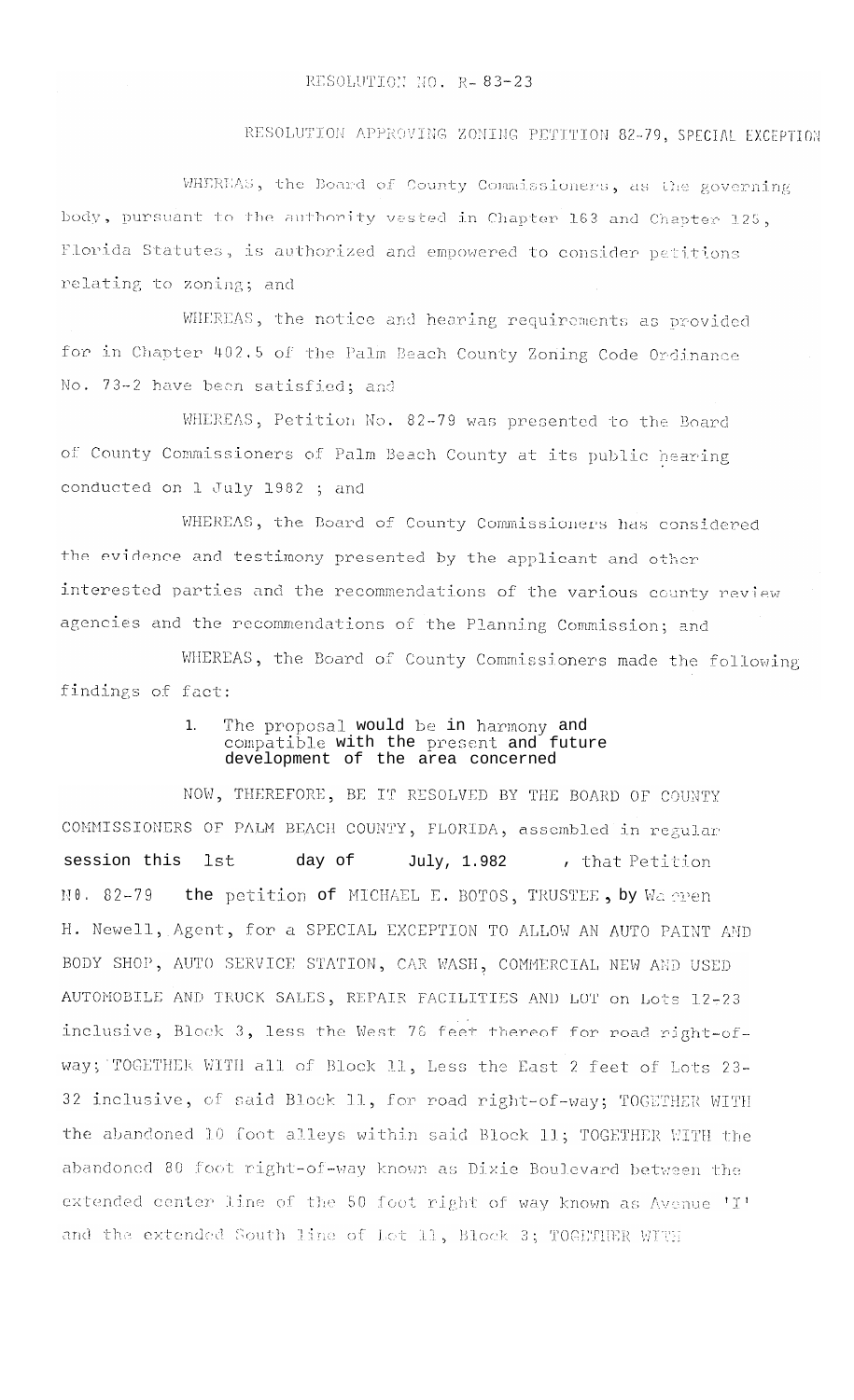the abandoned East 1/2 of the 80 foot right-of-way known as Dixie Boulevard which lies adjacent to the North 1/2 of the 50 foot right of way known as Avenue 'H', Lots 8 and 9, Block 12; TOGETHER WITH Lots 8 and 9, Block 12; TOGETHER WITH so much of that Alley which is adjacent to and lying East of Lots 8 and 9, Block 12; TOGETHER WITH Lots 10-21 inclusive, Block 12; TOGETHER WITH so much of that Alley which is adjacent to and lying West of Lots 22 through 25 and the South 1/2 of the Lot 26 inclusive, Block 12; TOGETHER WITH Lots 22 through 25 and the South 1/2 of the Lot 26 inclusive, Block 12, less the East 2 feet thereof for road right-of-way; TOGETHER WITH so much of the 50 foot right-of-way known as Avenue 'H' as lies between the East right-of-way line of the 80 foot right-of-way known as Dixie Blvd. and the West right-of-way line of the 80 foot right-of-way known as Del-Raton Blvd.; and TOGETHER WITH the abandoned North 1/2 of the 50 foot right-of-way known as Avenue 'I' which lies adjacent to Block 11, in Section 29, Township 46 South, Range 43 East, all according to the Plat of Del-Raton Park as recorded in Plat Book 14, page 10. Said property located on the west side of lJ.S. No. 1, approximately 100 fee-t south of La-Mat Avenue in a CG-General Commercial District, was approved as advertised subject to the following special conditions:

- 1. Developer shall amend -the site plan as follows: a. The parking and vehicular uses and landscape strip sha11. be located outside the ultimate right-of-way for U. S . I.
	- b. The pump islands shall meet stacking requirements.
	- **C .** One additional handicapped parking space shall he provided for-.
- 2. Developer-1 shall convey to Palm Beach County within 90 days of Special Exception approval:
	- a. 60 feet from centerline for the ultimate right-of-way for  $U.S. 1$ .
	- b. 80 feet east of the east right-of-way of the FEC Railroad for the ul-timate right-of-way for Old Dixie Highway.
- 3. Develope  $r$  shal.1 only be permitted one median opening on  $U.S.$ . 1 at the project's south entrance.
- $i_{\mathsf{L}}$ . Developer shall construct prior to the issuance of a Certificate of Occupancy:
	- Left turn lane, south approach at the project's south  $a \cdot$ entrance and U.S.1.
	- Left turn lane, north approach, on Old Dixie Highway and  $b$ . the project's entrance road.
- Developer shall construct on U.S.1 at the project's north  $5.$ entrance, non-mountable curb on both sides of the median<br>a distance of fifty (50) feet, a total of 100 feet.